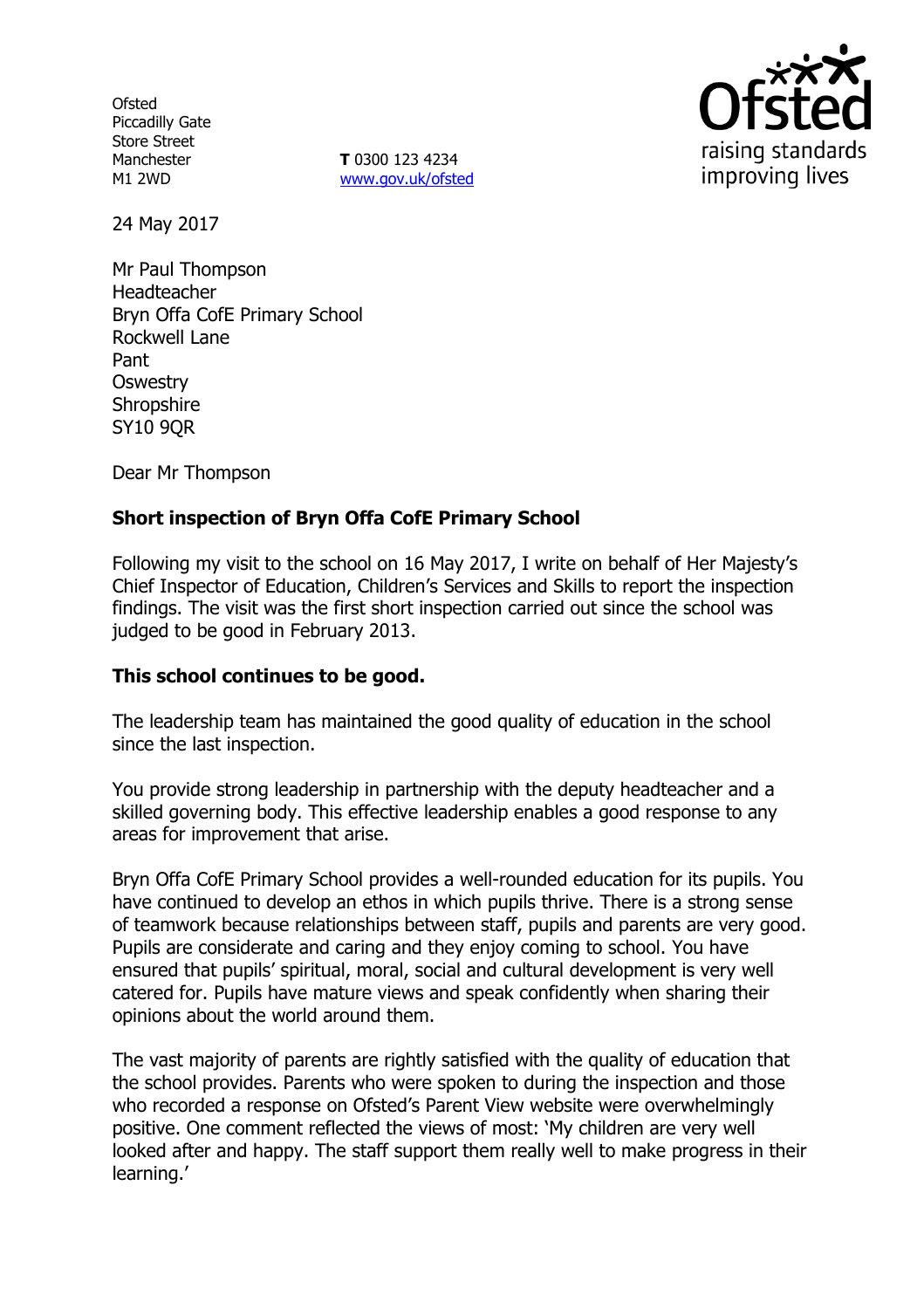

Pupils enjoy learning at this school. Teachers plan learning activities that capture pupils' imagination and provide effective challenge. Teaching assistants support pupils' learning very well. As a result, pupils make good progress. They get off to a very strong start in the early years because of good teaching and leadership. A high proportion of pupils reach the expected standards at the end of the Reception Year and in phonics in Year 1. Pupils in key stage 1 also achieve well. You and I identified that some pupils' progress is inconsistent in reading, grammar and punctuation in the middle part of key stage 2. In the 2016 national tests, Year 6 pupils achieved well in mathematics and writing. However, some pupils did not do as well in reading. Your current assessment information shows that pupils currently in Year 6 are making rapid progress. A high proportion of pupils are on track for the expected and higher standards in all subjects.

Despite some early signs of improvement in reading, you have rightly identified that the teaching of reading comprehension requires further improvement in key stage 2. This is because teachers do not consistently plan challenging questions that develop pupils' higher-level reading skills.

At the last inspection, you were asked to address the level of challenge for the most able pupils. You closely track the progress of this group and set them challenging targets. Additionally, you have made this aspect a focus for staff's professional development and performance management. As a result, the proportion of the most able pupils achieving the higher standards is increasing.

You were also asked to extend pupils' cultural experiences. This has been addressed and pupils are developing an understanding of cultures beyond their own community. Pupils spoke with knowledge and enthusiasm about some of the experiences that they have had, such as visiting a mosque and a Sikh guest coming into school for a curriculum project.

You and your staff have designed a very effective assessment system which makes sure that assessment information is reliable. Furthermore, you and the deputy headteacher track closely information about pupils' progress. These processes enable you to identify areas for improvement and take appropriate action. For example, mathematics was a weaker area for the school in the past, but it has now been addressed and, as a result, pupils are making good progress.

In your improvement plan, you accurately identified that pupils' skills in handwriting, punctuation and grammar need to be improved. Pupils are now being taught these aspects more effectively. However, some pupils do not transfer these skills into their writing precisely enough. Furthermore, teachers do not have consistently high expectations for the quality of presentation in pupils' writing.

Other curriculum subjects are well catered for. Pupils love the science curriculum. They spoke with knowledge and enthusiasm about their investigations and the practical work that teachers plan for them. One comment from a younger child was: 'I love science. We tested which drink was the fizziest and had the most carbon dioxide in it by shaking the drinks and then weighing them.' As a result of the good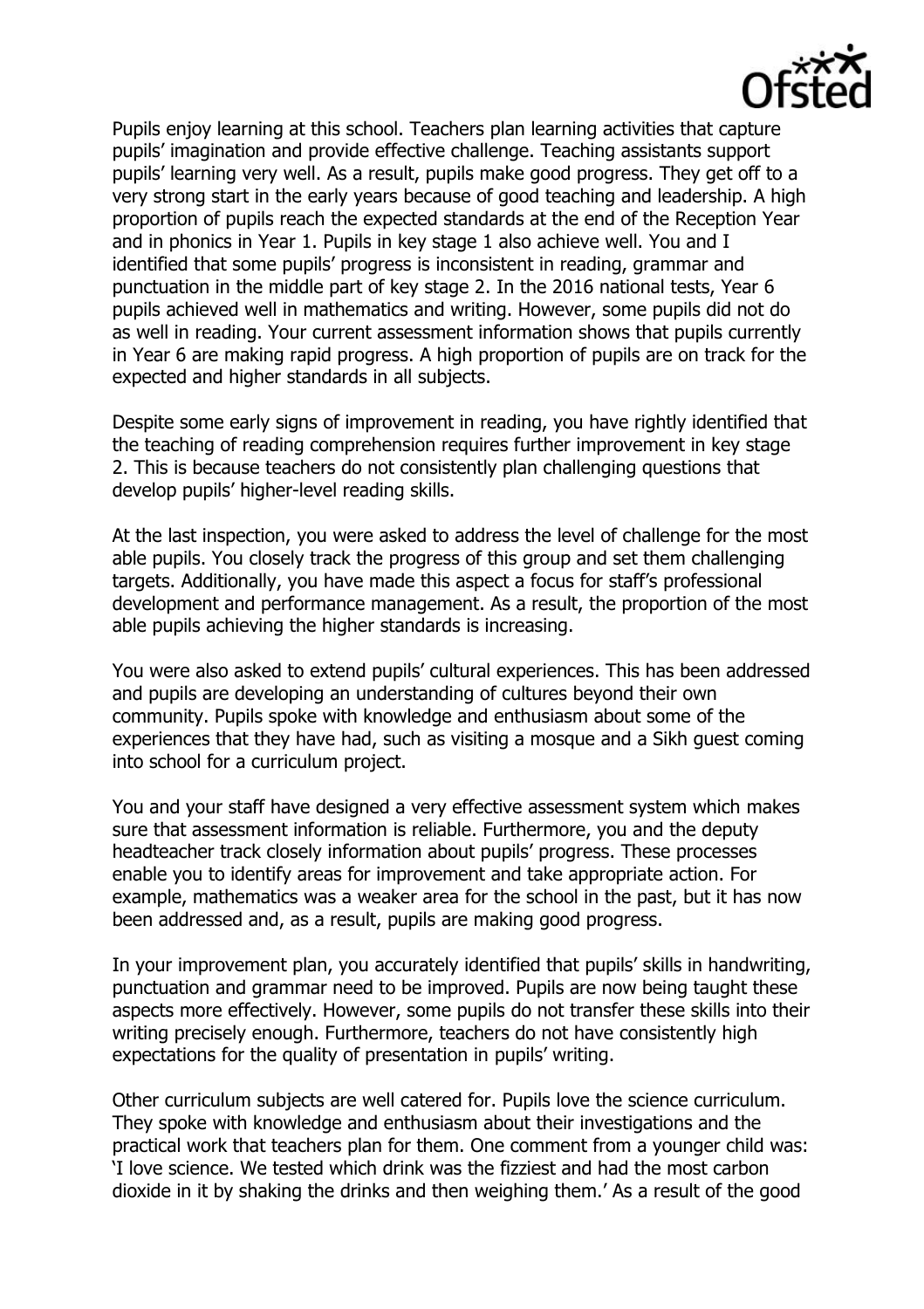

teaching they receive, pupils' scientific understanding is developing well.

School trips and extra-curricular clubs help to provide rich wider experiences for pupils. For example, pupils were excited by their trip to Powys Castle for history and their trip to a science centre. Pupils also spoke passionately about how they appreciate the range of clubs that they do in school. They spoke about the various clubs including gardening, choir, drama, judo, guitar, athletics, football and cookery. These wider opportunities are having a significant impact on pupils' personal development and their enjoyment of school.

You and the deputy headteacher check the quality of teaching in classrooms and provide effective professional development for most staff. However, there is some variability in teaching in the middle part of key stage 2. You recognise that further professional development is needed in order to bring about greater consistency in this area of the school.

# **Safeguarding is effective.**

Safeguarding arrangements meet all statutory requirements. Leaders, staff and governors take pupils' safety very seriously, which leads to a culture of vigilance. You update your policy regularly and ensure that it meets statutory guidelines. More importantly, this policy is evident in practice in the school. Staff have a good understanding of what to do if they are concerned about a child. They receive regular training updates to keep abreast of guidance. Procedures for recruiting and carrying out checks on staff are effective. You have been particularly tenacious regarding safety procedures at key times of the school day. For example, procedures for supervision at the start and end of the school day are very thorough.

Pupils' understanding of safety is a strength. Regular visits from outside speakers help improve their understanding of how to stay safe. For example, pupils spoke about the police, the ambulance service and the fire service coming into school to talk about various aspects of safety. Pupils also have a very clear understanding about the importance of fire drills and how to keep themselves safe on the internet. Parents echo this culture of safety in their survey responses. All parents agree, and the vast majority strongly agree, that their child feels safe at school.

Governors carry out their statutory responsibilities effectively. They challenge leaders on aspects of safeguarding in meetings and they make checks on health and safety during their visits to school. They have rightly identified that they could check other aspects of safeguarding during their visits.

### **Inspection findings**

■ The teaching that I observed with you and the work in pupils' books show that pupils of all abilities make good progress over time. Pupils demonstrate very positive attitudes to learning. They want to do well and they talk about their learning enthusiastically with other pupils and with staff. The rich curriculum is a strength of the school and has a strong impact on pupils' personal development.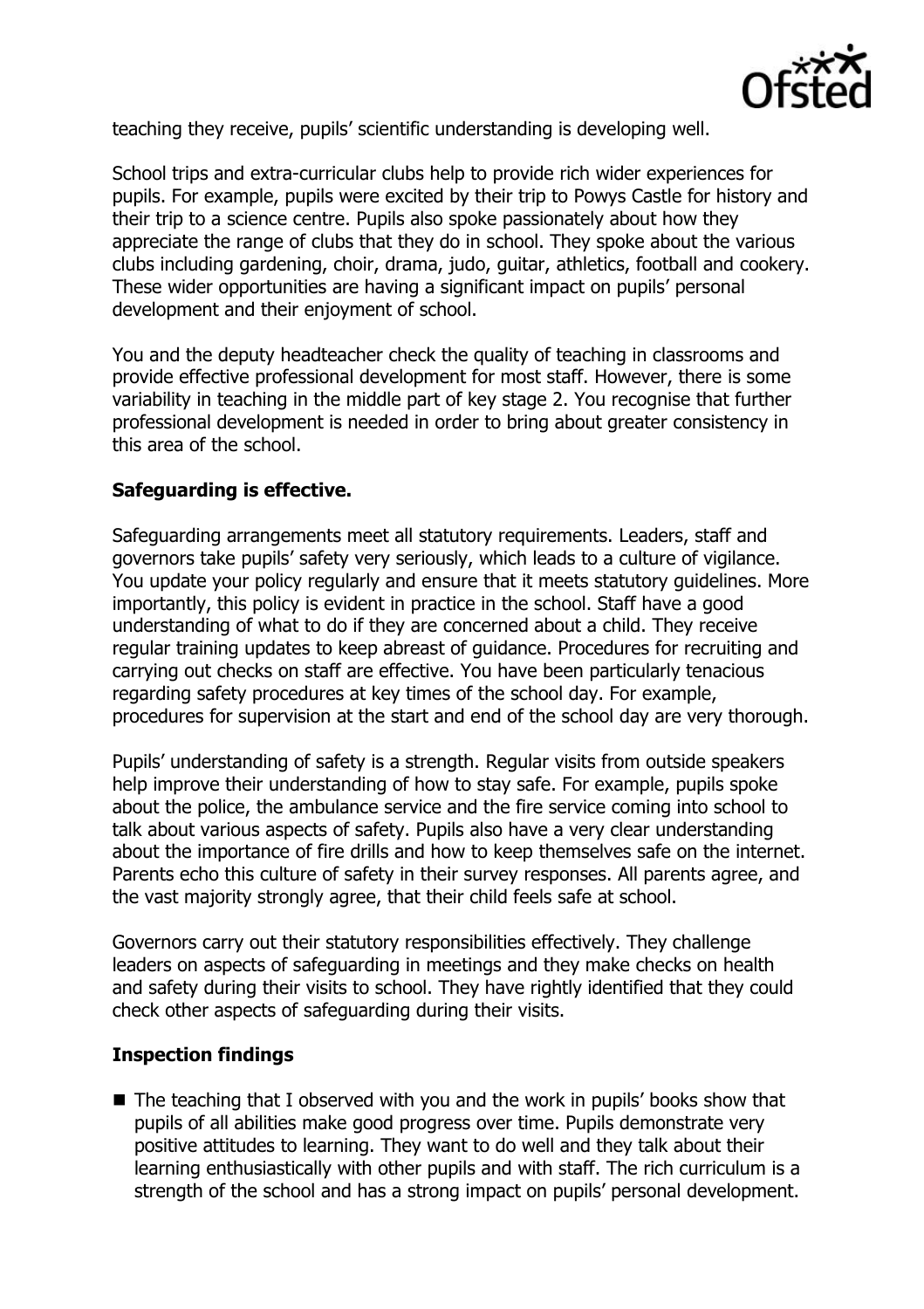

- You and I looked at the quality of teaching in the early years. About half of the pupils enter Reception with skills that are below those typical for their age. Pupils make good progress and nearly all children achieve the expected standards by the time they leave Reception. The early years leader and other staff have high expectations. They plan stimulating lessons and precise interventions to meet pupils' needs within the mixed-age Reception and Year 1 class.
- During the inspection, we also looked at how pupils' writing is progressing in key stage 1. In 2016, achievement was good in mathematics and reading. However, pupils' progress in writing was not as strong, especially for boys. The work in pupils' books showed that the school's new approach to writing is having a positive impact on boys. Pupils are taught to plan their writing through pictures and with key vocabulary. They then tell their story out loud before starting to write. This structured and inclusive approach is helping boys to develop their ideas with greater fluency. However, some pupils do not use punctuation as accurately as they should.
- One of the other key areas that we looked at was pupils' progress in reading, grammar and punctuation in key stage 2. In the 2016 national tests, Year 6 pupils did not make as much progress as they should have in these areas. During the inspection, we observed teaching and looked at pupils' books across key stage 2. While you have started to address these areas, there is still work to be done. In reading, teachers do not provide consistently challenging questions so that pupils can develop higher-level reading skills. There has been a greater focus on the teaching of grammar and punctuation, but some pupils do not transfer newly learned punctuation skills accurately into their writing.
- When we observed teaching and looked at pupils' books, there were some inconsistencies in the quality of pupils' work in the middle of key stage 2. Professional development has not been targeted precisely enough at individual teachers. You have plans to address this.
- The quality of pupils' presentation and handwriting varies in the school because teachers do not have consistently high expectations of the standards expected.
- Pupils' mathematical skills and understanding are developing well. Pupils enjoy mathematics and apply their skills regularly. Sometimes, teachers provide pupils with different levels of challenge to choose from. This motivates pupils and they often choose a challenge that is suitable. The school's current assessment information and national test results from 2016 show that progress in mathematics is good and improving.
- We also looked at rates of attendance, particularly for disadvantaged pupils. In 2016, the rate of attendance for this group below the national average. However, you have a small number of disadvantaged pupils and isolated cases of lower attendance make the attendance data statistically unreliable. You are proactive in supporting any families whose children have lower attendance. You use external services well in providing this support. Overall attendance was in line with the national average in the academic year 2015/16 and has improved beyond that so far this academic year.